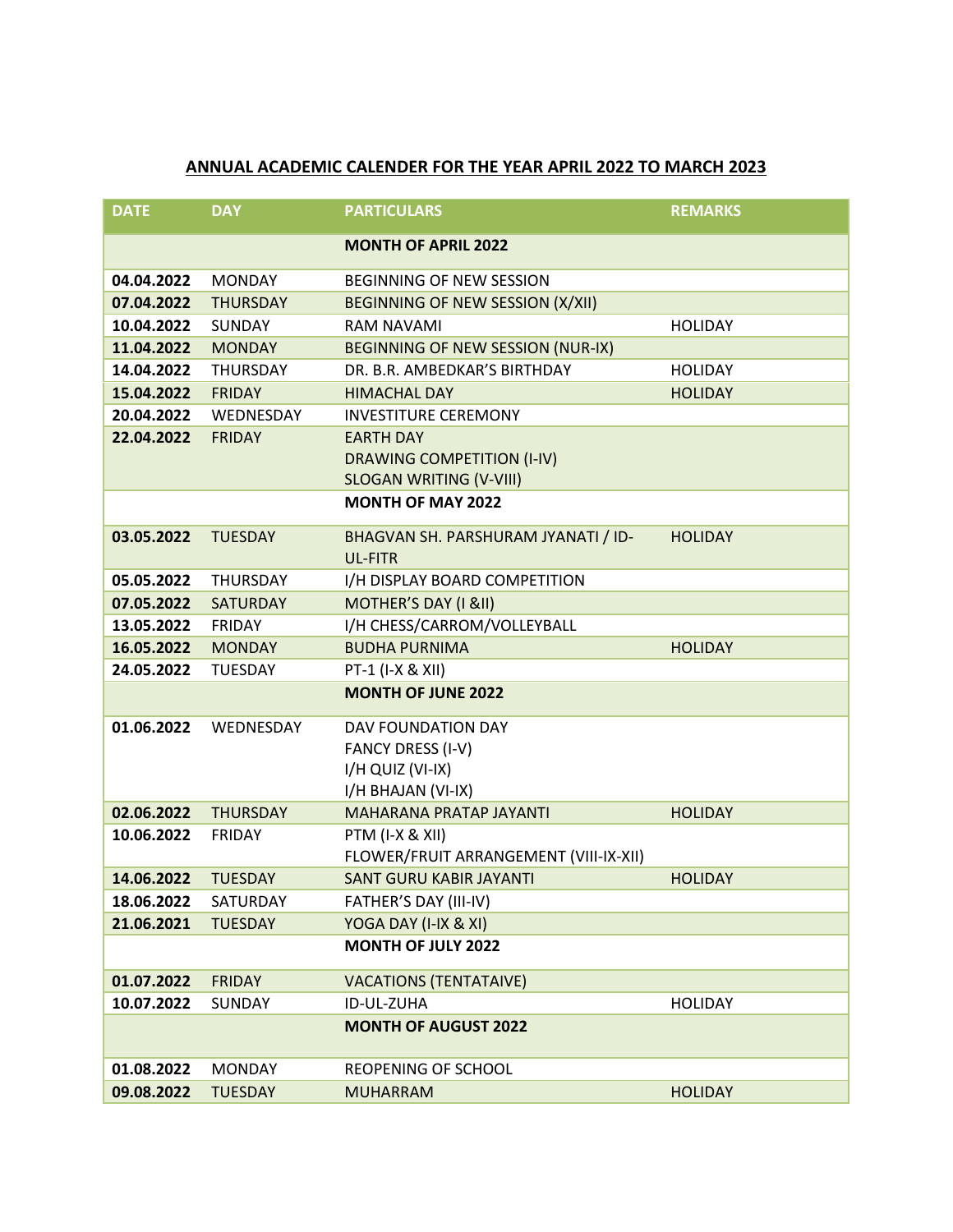| 11.08.2022 | <b>THURSDAY</b> | RAKSHA BANDHAN                     | <b>HOLIDAY</b> |
|------------|-----------------|------------------------------------|----------------|
| 12.08.2022 | <b>FRIDAY</b>   | $PT-I(XI)$                         |                |
|            |                 | PT-2 (I-X & XII)                   |                |
| 15.08.2022 | <b>MONDAY</b>   | <b>INDEPENDENCE DAY</b>            | <b>HOLIDAY</b> |
| 19.08.2022 | <b>FRIDAY</b>   | <b>JANMASHTAMI</b>                 | <b>HOLIDAY</b> |
| 29.08.2022 | <b>MONDAY</b>   | DYAN CHAND BIRTH ANNIVERSARY       |                |
|            |                 | SPORTS DAY (I-V)                   |                |
|            |                 | MARCH PAST (VI-IX & XI)            |                |
|            |                 | <b>MONTH OF SEPTEMBER 2022</b>     |                |
|            |                 |                                    |                |
| 02.09.2022 | <b>FRIDAY</b>   | PTM (I-XII)                        |                |
|            |                 | <b>ART EXHIBITION</b>              |                |
| 05.09.2022 | <b>MONDAY</b>   | <b>TEACHER'S DAY</b>               |                |
| 12.09.2022 | <b>MONDAY</b>   | HLY EXAMS (I-XII) (TENTATIVE)      |                |
|            |                 | <b>MONTH OF OCTOBER 2022</b>       |                |
|            |                 |                                    |                |
| 02.10.2022 | <b>SUNDAY</b>   | <b>GANDHI JAYANTI</b>              | <b>HOLIDAY</b> |
| 05.10.2022 | WEDNESDAY       | <b>DUSSEHRA</b>                    | <b>HOLIDAY</b> |
| 07.10.2022 | <b>FRIDAY</b>   | PTM (I-XII)                        |                |
|            |                 | I/H RANGOLI COMPETITION            |                |
| 09.10.2022 | <b>SUNDAY</b>   | <b>MAHARISHI VALMIK'S BIRTHDAY</b> | <b>HOLIDAY</b> |
| 13.10.2022 | <b>THURSDAY</b> | <b>KARVA CHAUTH</b>                |                |
| 24.10.2022 | <b>MONDAY</b>   | <b>DIWALI</b>                      | <b>HOLIDAY</b> |
| 26.10.2022 | WEDNESDAY       | <b>BHAI DUJ</b>                    |                |
| 29.10.2022 | <b>SATURDAY</b> | <b>ANNUAL FUNCTION (TENTATIVE)</b> |                |
|            |                 | <b>MONTH OF NOVEMBER 2022</b>      |                |
| 08.11.2022 | <b>TUESDAY</b>  | <b>GURU NANAK'S BIRTHDAY</b>       |                |
| 21.11.2022 | <b>MONDAY</b>   | PT-3 (I-IX & XI)                   |                |
|            |                 | <b>MONTH OF DECEMBER 2022</b>      |                |
|            |                 |                                    |                |
| 05.12.2022 | <b>MONDAY</b>   | PRE-BOARD (X & XII)                |                |
| 09.12.2022 | <b>FRIDAY</b>   | PTM (I-IX & XII)                   |                |
|            |                 | <b>SCIENCE EXHIBITION</b>          |                |
| 24.12.2022 | SATURDAY        | PTM (X & XII)                      |                |
| 25.12.2022 | <b>SUNDAY</b>   | <b>CHRISTMAS DAY</b>               | <b>HOLIDAY</b> |
| 26.12.2022 | <b>MONDAY</b>   | WINTER BREAK (TENTATIVE)           |                |
|            |                 | <b>MONTH OF JANUARY 2023</b>       |                |
|            |                 |                                    |                |
| 04.01.2023 | WEDNESDAY       | <b>SCHOOL REOPENS (TENTATIVE)</b>  |                |
| 10.01.2023 | <b>TUESDAY</b>  | PRE BOARD (VIII-XII)               |                |
| 20.01.2023 | <b>FRIDAY</b>   | PT-4 (I-VII)                       |                |
| 25.01.2023 | WEDNESDAY       | <b>HIMACHAL STATEHOOD DAY</b>      | <b>HOLIDAY</b> |
| 26.01.2023 | <b>THURSDAY</b> | REPUBLIC DAY                       | <b>HOLIDAY</b> |
|            |                 | <b>MONTH OF FEBRUARY 2023</b>      |                |